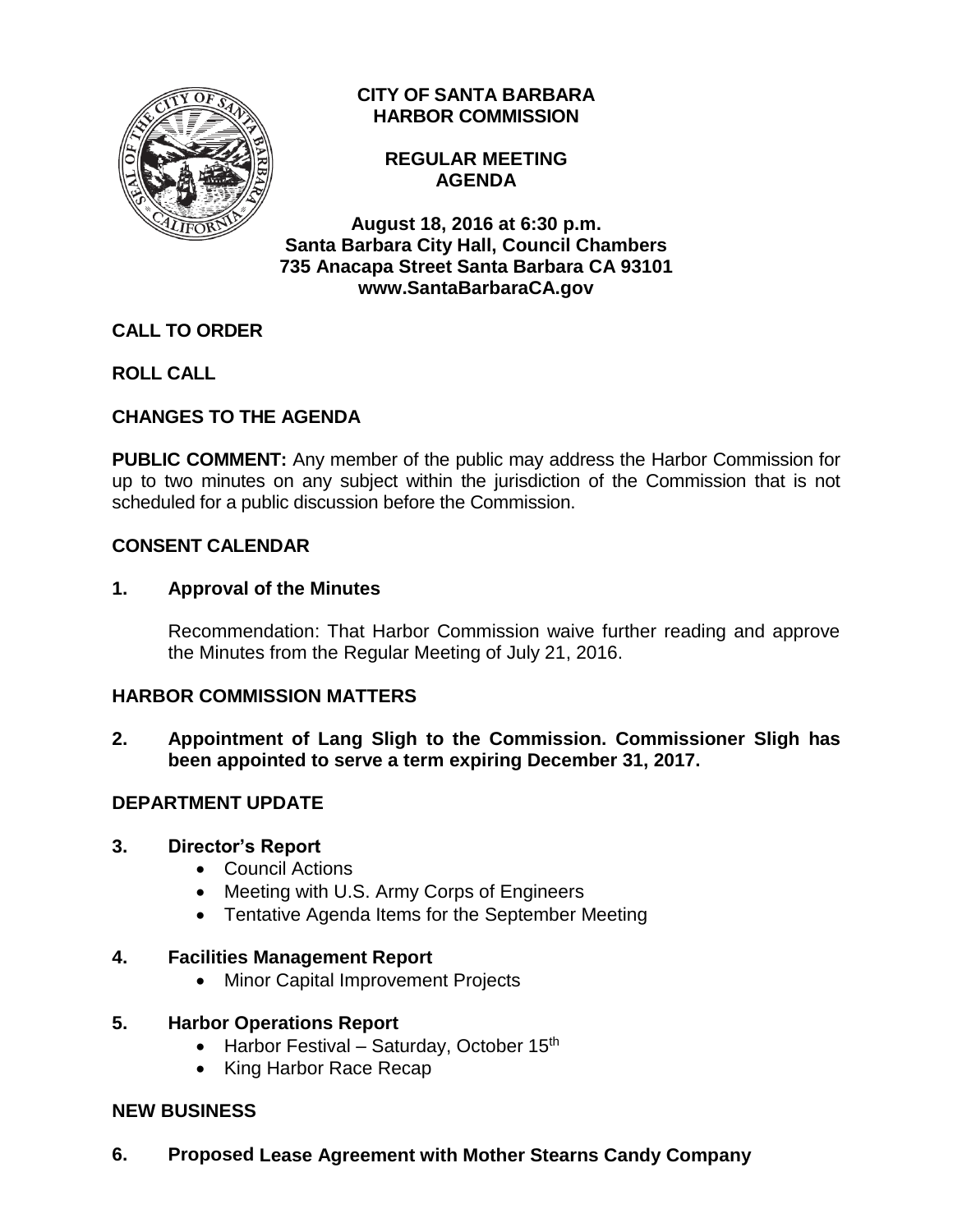Recommendation: That Harbor Commission review and recommend to the City Council approval of a five-year lease agreement with one five-year option with Neil and Judi Bruskin, a sole proprietorship, doing business as Mother Stearns Candy Company, at an average rent of \$2,302 per month or 10% of gross sales, whichever is greater, for a 392 square foot retail space located at 219 Stearns Wharf, Suite B.

### **7. Proposed Lease Agreement with Nature's Own**

Recommendation: That Harbor Commission review and recommend City Council approval of a five-year lease agreement with one, five-year option with Nature's Own Gallery, Inc., doing business as Nature's Own, at an average initial base rent of \$2,221 per month, adjusted seasonally, for the 423 square foot space located at 217 Stearns Wharf, Suite C.

### **8. Proposed Lease Agreement with Deep Blue Sea**

Recommendation:That Harbor Commission review and recommend City Council approval of a five-year lease agreement with one, five-year option with Jon Marshall and Melissa Schumacher, doing business as Deep Blue Sea, at an average initial base rent of \$2,248 per month, adjusted seasonally, for the 392 square foot space located at 219 Stearns Wharf, Suite C.

### **COMMISSION/STAFF COMMUNICATIONS**

#### **ADJOURNMENT**

**AMERICANS WITH DISABILITIES ACT:** In compliance with the Americans with Disabilities Act, if you need auxiliary aids or services or staff assistance to attend or participate in this meeting, please contact the Waterfront Administrative Office at (805) 564-5531. If possible, notification at least 48 hours prior to the meeting will usually enable the City to make reasonable arrangements. Specialized services, such as sign language interpretation or documents in Braille, may require additional lead time to arrange.

**NOTICES:** This Agenda was duly posted in the Office of the City Clerk at City Hall, 735 Anacapa Street; Waterfront Administration Office, 132-A Harbor Way; Harbor Patrol bulletin board outside West Marine; and on the Internet at least 72 hours prior to the date and time of the meeting. If you have any questions, please contact Waterfront staff at (805) 564-5531 between 8:00 a.m. and 5:00 p.m. Monday through Friday.

**REPORTS:** Copies of documents relating to agenda items are available for review in the Waterfront Administrative Office at 132-A Harbor Way, at the reference desk at the Public Library located at 40 East Anapamu Street and are also posted online at <http://www.santabarbaraca.gov/gov/brdcomm/dm/harbor/agendas.asp> Materials related to an item on this agenda submitted to the Harbor Commission after